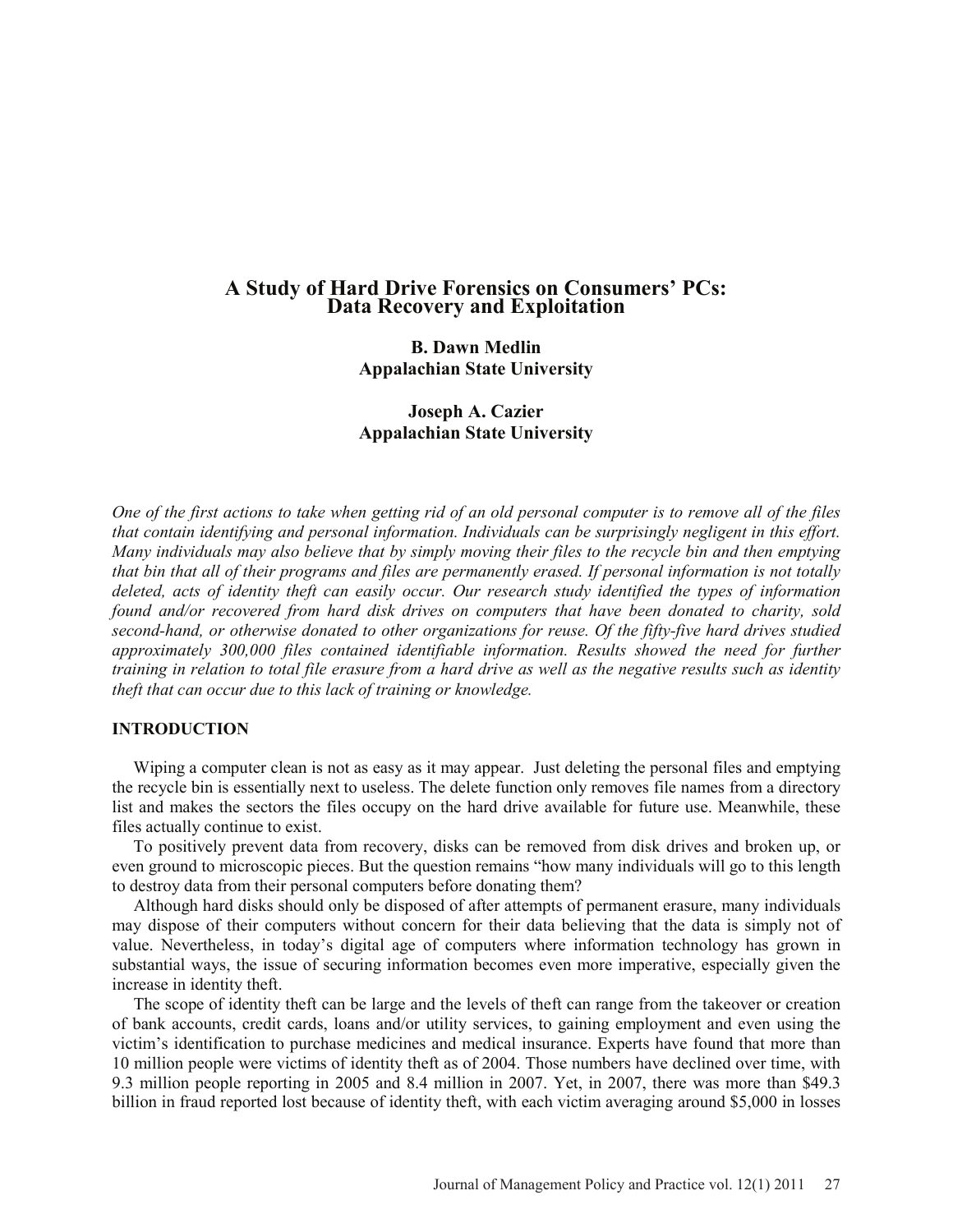(FTC, 2010). Therefore, when individuals dispose of computers, they need to be aware how easy it can be to recover the data from the hard disk. In many cases it simply requires booting the computer and browsing the files on the disk if no passwords were required. In other situations it requires special data recovery programs and/or hardware. It is sufficient to say that it is a relatively easy task that most anyone can attempt.

Since a large number of individuals choose to donate, and their certainly is a need for these computers, it becomes even more imperative that individuals are made aware of the actions needed to completely erase their hard drives. If they do not complete the erasure, potential computer criminals will have no difficulties in obtaining through legitimate methods the information that they may need to commit identity theft and other computer crimes.

## **LITERATURE REVIEW**

Recently, researchers have revealed that a large number of computers have been found in secondary markets that have contained information such as consumer's names, credit card numbers, and social security numbers (Jones, 2005). In fact, the most recently reported cases of identity theft seem to have originated more in offline situations than online. This is not a surprising fact in that most end users may believe that by simply deleting files from their recycle bins they are fully removing all of the files that could be potentially harmful.

It should also be noted that it is not just the data that contains personal information that can be exploited. Files containing video and audio footage, blogs, diaries, and instant messenger conversations can prove to be equally damaging and more easily exploited, especially if it can be linked to an individual. Calendars as well as address books provide routines and places that may be used to stalk an individual.

#### **Identity Theft**

Beyond the issue of stalking, identity theft of one of the largest negative results that can occur from information being left on a computer. A 2007 Identity Fraud Survey Report by Javelin states that it takes an average of 55 hours to repair any damage that might be done to a person's identity at a cost of \$5,270 to the victim (Monahan, 2007). Further, the number of real hours spent recovering from identity theft is highly variable and lengthy, just as the time frame in which those hours are spent. It takes at least a year for 59% of victims to recover and it takes over two years for another 27% to recover (Foley, et. al 2006). In general, the timeframe in which the victim has the opportunity to make the phone calls and travel to clear their name is not during the weekend or in the evening, but during the normal work week. This creates a loss in employee productivity for victims, which in the end affects the bottom line of a business.

While the financial and time costs of being a victim of identity theft are somewhat concrete, there are other effects known as secondary wounding. When asked, 30% of respondents stated, "my ability to go on with my life is still being impacted" well over two years from the discovery of identity theft, and 7% stated that they were still affected ten or more years later. These secondary wounding effects include credit denial, increased rates on insurance and credit, collection harassment, card cancellations, inability to get employment and credit, and an inability to clear a false criminal record. The most common effects were difficulties gaining credit and loans (63%), credit denial (51%), and collection agency harassment (46%) (Foley, et al, 2006).

The emotional costs after the original crime are not taken into account when dealing with secondary wounding, but they should be considered when accounting for a loss in productivity (Gordon, et. al. 2007). Dr. Nelson, a noted victim psychologist, provides a section in the Identity Theft Resource Center (ITRC) Aftermath Report that sheds light on the extreme toll taken on victims as evident in the following quote:

*"This study clearly proves the impact of identity theft on its victims leaves similar scars and long-term impact as demonstrated by victims of violent crime....It is disturbing to see*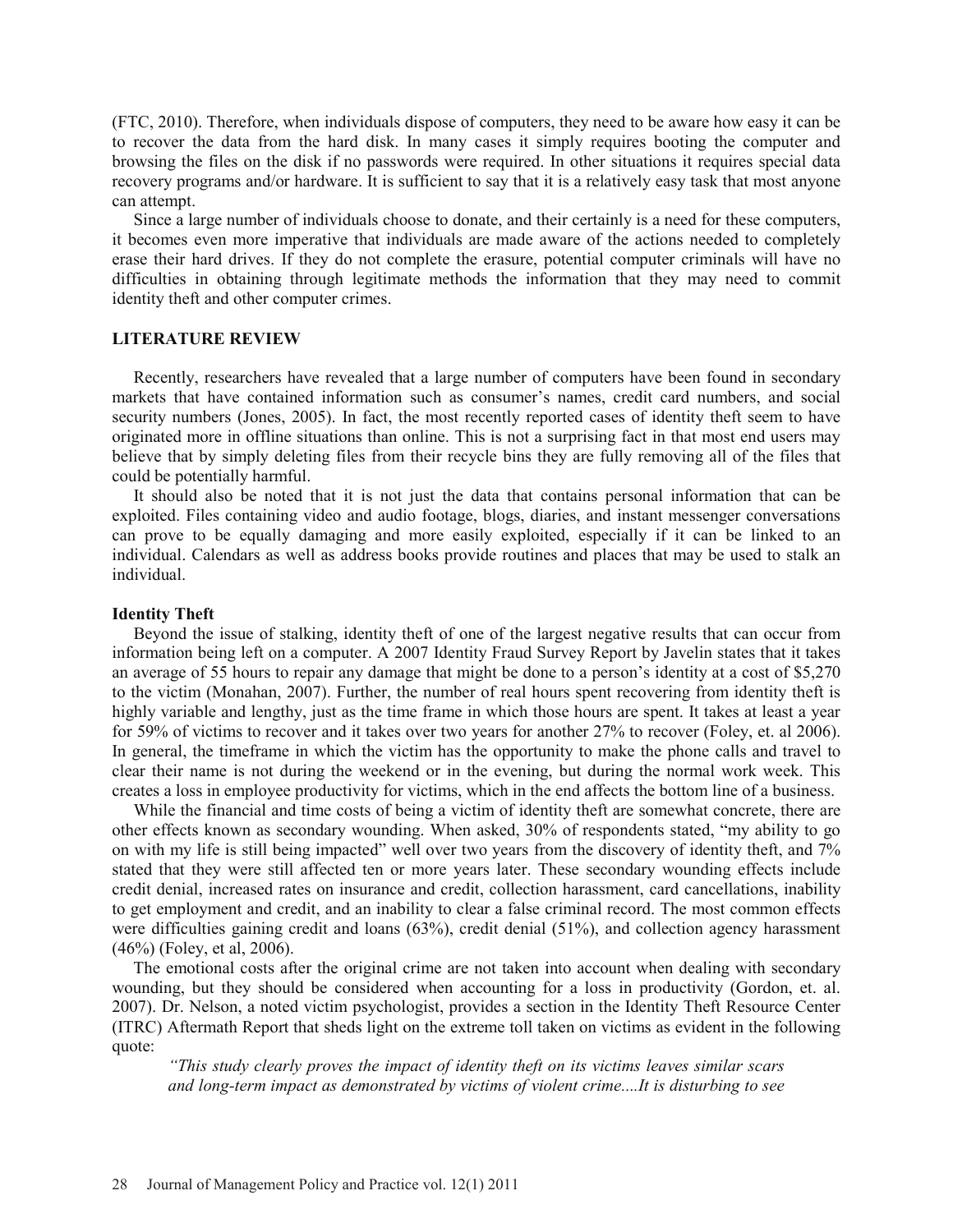*how many people felt exhausted, too tired to continue to fight or even consider suicide instead of standing up for their rights…" (Gordon, et. al. 2007).*

The ITRC report includes a large table of emotional responses/symptoms describing an experience. Twenty-eight percent (28%) of respondents stated that they felt shame, and 29% felt an inability to trust others.

#### **Proactive Erasure Methods**

The literature review supporting the research topic surrounding hard drive data erasure encompasses the topics of data types, preservation, erasure, and recovery. Considering the fact that Microsoft Windows® dominates 91% of the market share, we have designed our study around the skills and equipment available to the average consumer (Garfinkel, S.L. & Shelat., A., 2003).

In order to completely understand why an individual needs to be aware of the risks involved with the proper disposition of their computer, one needs to first understand how a hard disk works. The average user probably does not know how files are written to the hard disk, how they are deleted, what types of files contain potentially harmful information, and how files can be recovered. To address these aforementioned topics, listed below are the steps that should be taken in order to ensure complete hard disk erasure.

## **How Data is Written to the HD**

Data is written to the hard disk drive in clusters (the default size is 512 MB) by the drive's read/write head(s) that float on a cushion of air above the platters. A read/write head cannot move from a cluster in one sector (track) to a cluster in a track directly beside it without rotating the platter one full turn, thus clusters are written to the hard drive in a checkerboard fashion.

Because Microsoft Windows® products use a fixed cluster size; often the clusters themselves do not completely fill with data, creating what is commonly known as "slack space." When files are stored, the operating system physically writes the files to clusters on the platters, as well as logically writing a path in the operating system. This action occurs so that the computer will know which cluster is housing a specific file. (http://support.microsoft.com/kb/q211632/).

When files are "sent" or "deleted" to the recycle bin or trash, they are recoverable. The recycle bin or trash is just a hidden folder in the file system of the operating system to which files to be deleted are moved. File locations are also stored logically in the form of paths or pointers within the operating system (OS), so that the operating system knows where to find the file. This storage action is referred to as file allocation tables. When files are deleted using the operating system's "delete" function, the computer, to save time, only deletes the *path* or pointer to the file's location on the hard disk. Next, the operating system erases the path by labeling the entries for the appropriate clusters in the file allocation tables as "free space." Unbeknownst to most end users, the file, however, remains completely intact in the cluster(s) that house(s) it until the cluster(s) is (are) overwritten, allowing "off-the-shelf" programs to fully recover the files.

#### **Residual Magnetism**

 A hard drive platter is like that of a dusty vinyl record, one could compare that the dust that may reside on the record is representative of the magnetically stored data on the platter, and the needle on the turntable on which the record would be played is representative of the read/write head. Additionally, the grooves on the record can represent or equate to the sectors (tracks) of the hard drive platters that the read/write head follows. As the record turns and the needle moves along the grooves, the needle pushes the dust to either side of the groove.

When files are overwritten, there is data that is spewed upwards by the read/write head, causing a kind of magnetic dust that piles up on either side of the path of the read/write head. This concept is called "Residual Magnetism Rosencrance." This data can be recovered with certain software and hardware scans.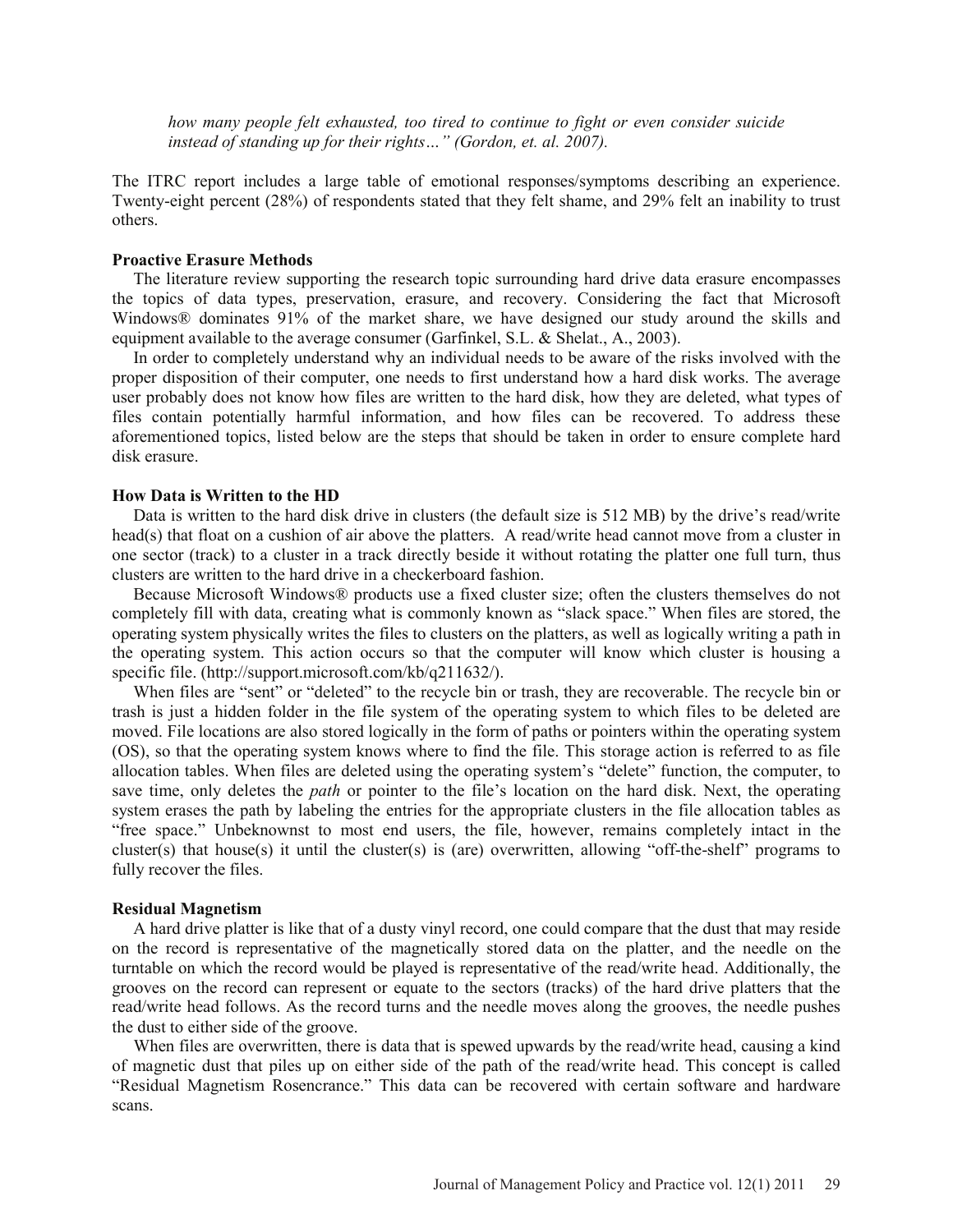## **Deleting Files**

Many organizations publish what they consider acceptable standards for deleting files. The Department of Defense (DoD) and the National Security Agency (NSA) indicate that overwriting the entire hard drive seven times using a combination of passes with ones, zeros, and random data will effectively wipe out any information that may be present (United States Defense Security Service, 2006).

The Gutmann method uses three different algorithms to overwrite files with 35 passes of the hard disk. With this method, the algorithms used are generally accepted encoding algorithms used by hard drive manufacturers.

## **Data Recovery**

Data can be recovered using a myriad of programs available at little to no cost. Most programs search slack space and "free space." Other programs can be set up to search the unallocated space. Unallocated space is the section of the hard disk that the operating system does not recognize as part of a partition.

There are other methods available for recovering data from the hard disks that require the removal of the platters, then using specialized hardware to scan the surface. These methods would be used to recover data from residual magnetism or from a read/head crash. Both are instances that require a microscope that can scan a large area, such as a hard disk platter.

Erasure programs can also be purchased "off the shelf" or online and range from \$50.00 to \$995.00. These programs can be effectively used for those individuals who are computer novices and may not be comfortable with recovering data and information through more technical methods. As seen in Table 1, several programs are quite inexpensive and can be easily purchased at most computer stores or through online sites such as Amazon.com. In addition, these programs offer the steps that make it quite simple for the average user to erase information or data that is stored on their computer's hard drive.

| Name of software package    | <b>Cost for single user license</b> |
|-----------------------------|-------------------------------------|
| Symantec's Norton Utilities | $$50 - $80$                         |
| Directory Snoop from Briggs | \$39.95                             |
| Software                    |                                     |
| Recover My Files from Get   | \$70                                |
| Data                        |                                     |
| Win Hex                     | \$50 - \$200 depending on features  |
| Easy Recovery from Ontrack  | \$200 - \$325 depending on features |
| ProDiscover Basic from      | \$995                               |
| <b>Technology Pathways</b>  |                                     |

## **TABLE 1 SOFTWARE PACKAGES**

As previously noted, individuals may not have either the computer or security knowledge to securely erase sensitive information from their donated computers. Although previous studies by researchers such as Garfunkel et al. (2003) and Jones (2005) have addressed security awareness levels of end users, their major metrics addressed only the number of recovered files on hard drives. This information does not truly convey the real threat that occurs if individuals leave sensitive information on their donated computers (Kwon, Lee, & Moon, 2006).

## **METHODOLOGY**

Hard drives were collected from thrift stores and student donated hard drives during the summer and fall of 2007. Brand, model, size, and manufacture data were recorded for each drive. A pilot analysis of six hard drives was conducted to determine if there would be enough sensitive information found to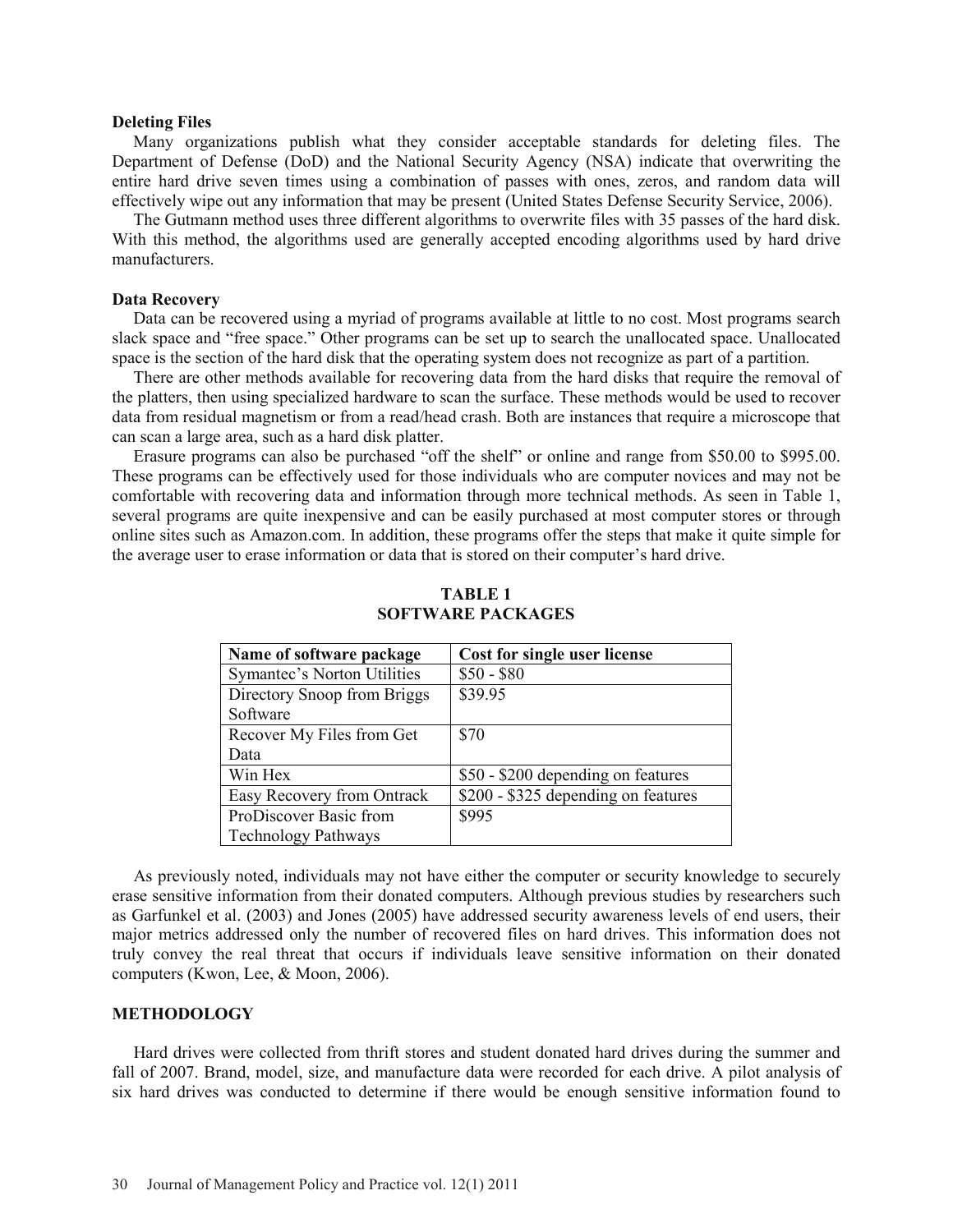justify a larger study. Interestingly, the pilot analysis resulted in information found that included such items as social security numbers, names, and passwords among other types of information.

After the pilot analysis was completed, fifty-five hard drives were examined for information. Of the fifty-five hard drives, eleven were un-bootable. Over 50,000 files were recovered on each hard drive with some hard drives containing over 300,000 files.

If the drives were password protected, access was attempted using a password-clearing program called "ntpsswrd". Those hard drives that were not bootable were hooked up as secondary hard disks (the primary hard disk being a clean Microsoft® Windows® XP load) and browsed as any other hard drive.

Several hard drives had other operating systems other than Microsoft® Windows® and a different file structure. These hard drives were booted with either a Knoppix Live CD or an Ubuntu Live CD. Once the Live CD was loaded, the files could be browsed. Because the primary purpose was to emulate what the average user would see using readily available resources, only those hard drives that either booted, on their own or with a Live CD, were examined in depth.

As previously, noted, sensitive information provides a prime target opportunity for identity thieves. As shown in Table 2 over half of the hard drives tested included at least a full name. Over 20% had addresses or phone numbers, with 8% that had at least one social security number available.

|                           | 1 > 10<br><b>Instances</b> | 11 > 100<br><b>Instances</b> | $100+$<br><b>Instances</b> | <b>Total</b> |
|---------------------------|----------------------------|------------------------------|----------------------------|--------------|
| <b>Full Names</b>         | 24%                        | 7%                           | 13%                        | 44%          |
| <b>Phone Numbers</b>      | 11%                        | 4%                           | $11\%$                     | 26%          |
| Addresses                 | $5\%$                      | $5\%$                        | 11%                        | 21%          |
| Other Financial Documents | 11%                        |                              |                            | 11%          |
| Social Security Numbers   | $5\%$                      | 3%                           |                            | 8%           |
| <b>Bank Accounts</b>      | 8%                         |                              |                            | 8%           |
| Tax Return/Information    | 8%                         |                              |                            | 8%           |
| Credit Card Information   | $5\%$                      |                              |                            | $5\%$        |
| Debit Card Information    | $5\%$                      |                              |                            | $5\%$        |
| <b>PIN Numbers</b>        | $5\%$                      |                              |                            | $5\%$        |
| Wills                     | 3%                         |                              |                            | 3%           |

## **TABLE 2 INSTANCES OF INFORMATION**

## **Exploitable Examples**

 One hard drive contained the user's calendar and also contained an extensive address book in which the names, positions, addresses, and personal (cell) phone numbers of several high-ranking government employees were included. This user had a file that consisted of their last will and testament and other personal documents which had been saved and later sent to the Recycle Bin, all of which were recoverable without using special software. The same user owned two homes at the time the laptop was purchased at an estate sale. Left on the computer were files with directions to both properties, so it would be easy for a malicious individual to find out where the individual had homes and based on that fact possibly determine their income bracket, thus making them an easy target. Because of the contact information this individual had about government employees in various positions, the user could serve as a prime target for intimidation or blackmail.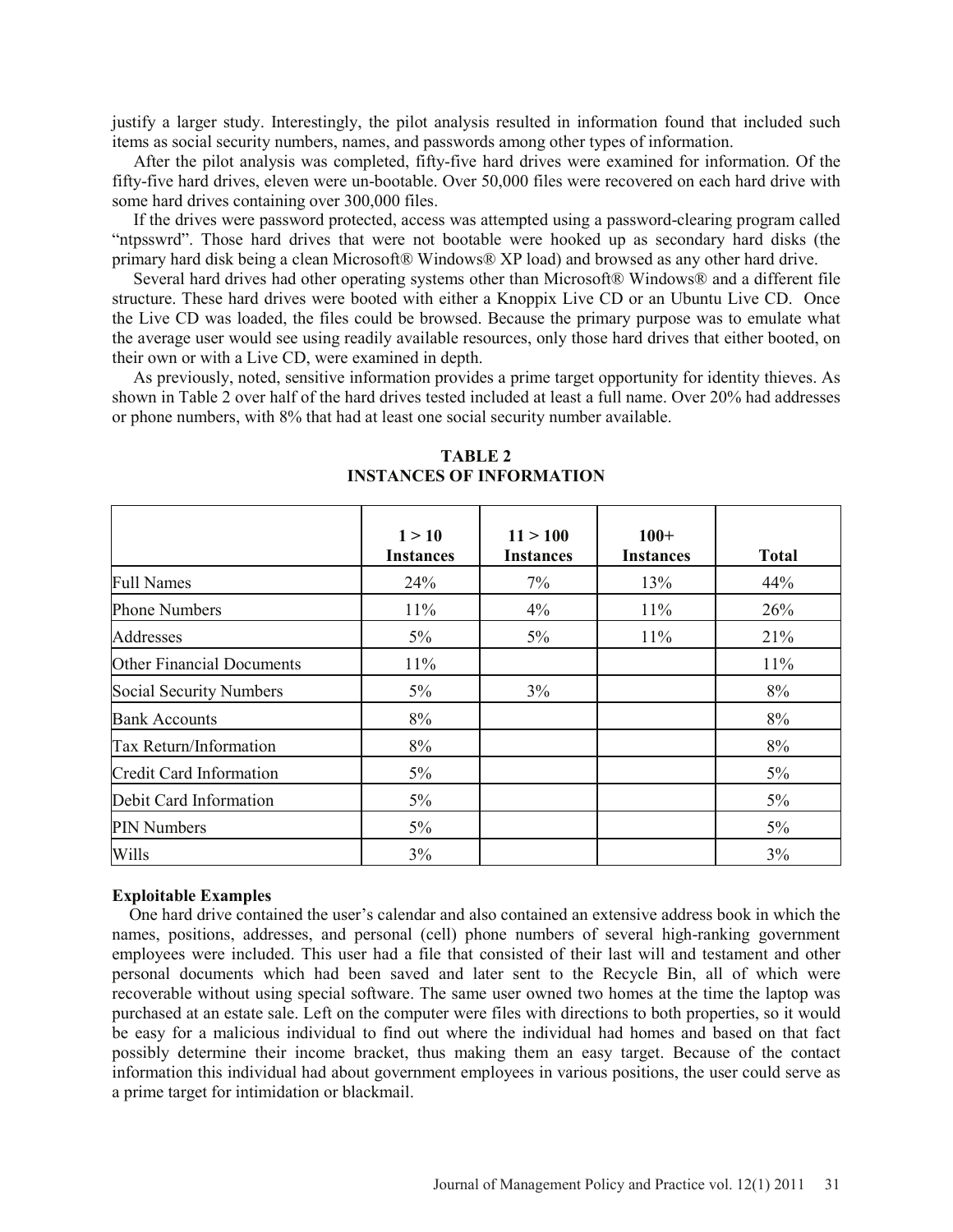Another hard drive contained information related to tax returns which contained individual client's names, addresses, phone numbers, social security numbers, and date of birth, almost everything one would need to assume another person's identity. The tax returns also found contained information regarding their annual income, what securities they held, and whether there were, any capital gains/losses based on those securities. Because of this information, activities such as the opening of bank accounts could occur as well as loans taken out in both this individual's name as well as the other employees of the organization. All of this information is part of what forms one's identity, and once in the wrong hands can be used to steal or even destroy that identity. If this personal information had been found with other potentially harmful data, the individuals connected with the data may have set themselves up for extortion and/or blackmail.

 The next examined hard drive contained enough information to ascertain that the individual had homes in three different geographic locations, as well as several bank accounts in each of the three locations. Desktop software was found that contained notes about bank account numbers, credit/debit card numbers, PIN numbers, passports, driver's and pilot's license information for both the user and their spouse. The user had a file labeled "passwords" in which they listed access information to all of their online accounts.

Other information such as Internet records, multimedia files, and e-mail contents were also available. This information may not create the threat of serious harm, but it could be information that can be exploited, used to blackmail the user, or embarrass the user if the information were to become public. Some users possess enough knowledge to delete their temporary internet files, but they forget about other areas where files may be store such as cookies, which essentially tracks and individual's internet movement. As seen in Table 3, of the hard drives tested, 50% had cookies, 47% had temporary internet files, and 26% had mailboxes with accessible content.

|                                | 1 > 10                     | 11 > 100 | $100+$           |              |
|--------------------------------|----------------------------|----------|------------------|--------------|
| <b>CONTENT</b>                 | <b>Instances Instances</b> |          | <b>Instances</b> | <b>Total</b> |
| Cookies                        |                            | 11%      | 39%              | 50%          |
| Temporary Internet Files       |                            | 3%       | 45%              | 48%          |
| <b>Internet Favorites</b>      | 8%                         | 24%      | 11%              | 44%          |
| Pictures                       | 11%                        | 16%      | 11%              | 48%          |
| Mailbox Contents (Accessible & |                            |          |                  |              |
| # of Messages)                 | 3%                         | 8%       | 16%              | 27%          |
| Other Misc. Personal Docs.     | 13%                        | 11%      |                  | 24%          |
| Music                          | $5\%$                      | 8%       |                  | 13%          |
| Videos                         | $5\%$                      |          |                  | 5%           |
| Other Misc. Multimedia         |                            | 3%       |                  | 3%           |

## **TABLE 3 CONTENT INSTANCES**

One of the hard drives purchased from a thrift store, apparently had been donated by a medical professional. On this computer there were e-mails between the husband, wife, and their son's school teacher in regards to their son's performance (or lack thereof) in school. That same e-mail account had emails between the dentist and her patients as well as other medical professionals, which at the very least is a violation of doctor-patient privilege, and potentially a violation of HIPPA.

Several of the hard drives as seen in Table 4 contained accounting software packages that included individual's names and social security numbers at 11%, followed by 8% of Napster files. With that information, government officials could file possibly file suit for downloading files from illegal P2P sites.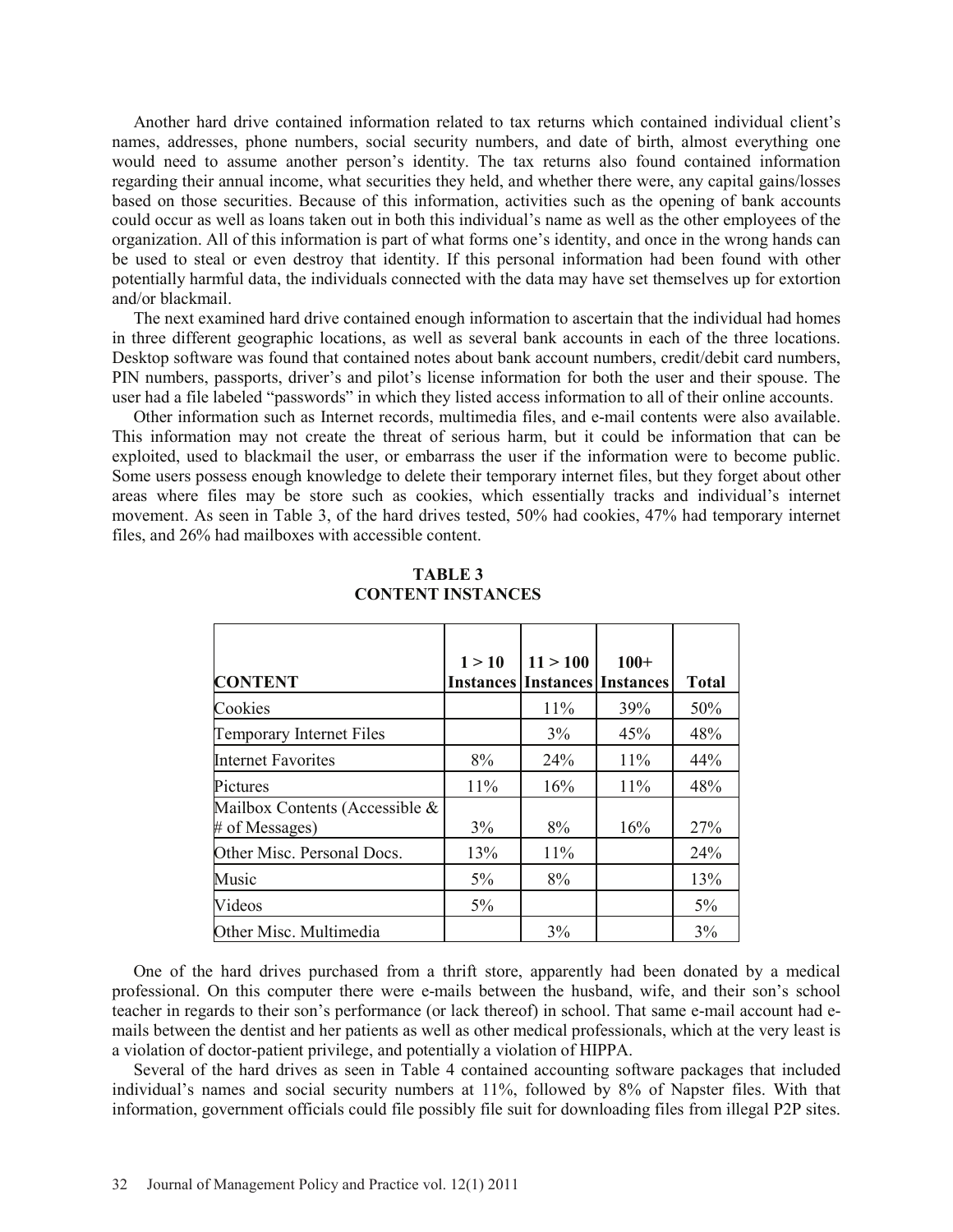Of the drives tested, there were 5% of the file instances between 11 and 100 that contained employee and/or volunteer data.

In addition, and as noted in Table 4, when an individual donates their computer, information such as corporate tax returns, employee/volunteer information and memos and letters often contain information about multiple individuals and their private/sensitive information. The result of this information can create an opportunity for cyber criminals to gather information about multiple individuals.

|                            | 1 > 10           | 11 > 100         | $100+$           |              |
|----------------------------|------------------|------------------|------------------|--------------|
|                            | <b>Instances</b> | <b>Instances</b> | <b>Instances</b> | <b>Total</b> |
| <b>Accounting Software</b> | 11%              |                  |                  | 11%          |
| Napster or Napster         |                  |                  |                  |              |
| Equivalent                 | 8%               |                  |                  | 8%           |
| Memos                      | 3%               | 5%               |                  | 8%           |
| etters                     |                  | 8%               |                  | 8%           |

**TABLE 4 OTHER SECURITY RISKS**

#### **RECOMMENDATIONS**

There are many sites on the Internet that recommend different methods for erasing a hard drive from simply placing the files into the recycle bin to purchasing software. Our recommendation is based on those hard drives that were built after 2001.

Many of the hard drives built after 2001 have a built-in program for securely erasing data, entitled Secure Erase. The program can be accessed through a series of commands embedded in the hard drive. However, before it can be used, the default must be changed from disable to enable within the motherboard BIOS. Additionally, this program works by overwriting every track on the hard drive. Most areas not touched by a simple deletion include bad blocks, directory structure, tracks not touched by the operating system, and unformatted sections of the disk, all of which can be touched by this embedded hard disk utility. In addition, most average computer users may not possess the knowledge of how to access the erasure program through these series of commands.

However, as previously mentioned there are several software packages that are available "off the shelf," that end users can purchase at reasonable prices. In addition, there are external block overwriting software that may be purchased; however, there is now a free open source version called "Darik's Boot and Nuke" (Jones, 2005). Whether purchased or downloaded at no cost, the program used should conform to a variety of different standards.

At minimum, it should offer choices of:

- 1) A single pass overwriting with either zeros, ones, or random data
- 2) The 1995 DoD standard of 3 passes, the first with either ones or zeros, the second with the opposite of the first, and the third pass should write random data
- 3) The current DoD standard of 7 passes
- 4) The Gutmann standard of 35 passes using different algorithms.

Degaussing will effectively render a working hard drive useless, unless a determined individual takes the platters out of the physical disk and attempts to recover the data using Magnetic Force Microscopy (MFM) (Minasi, 1999). The process of degaussing involves exposing the drive to a strong magnetic field. If degaussing is successful, it renders the drive unusable (Rosencrance, 2007).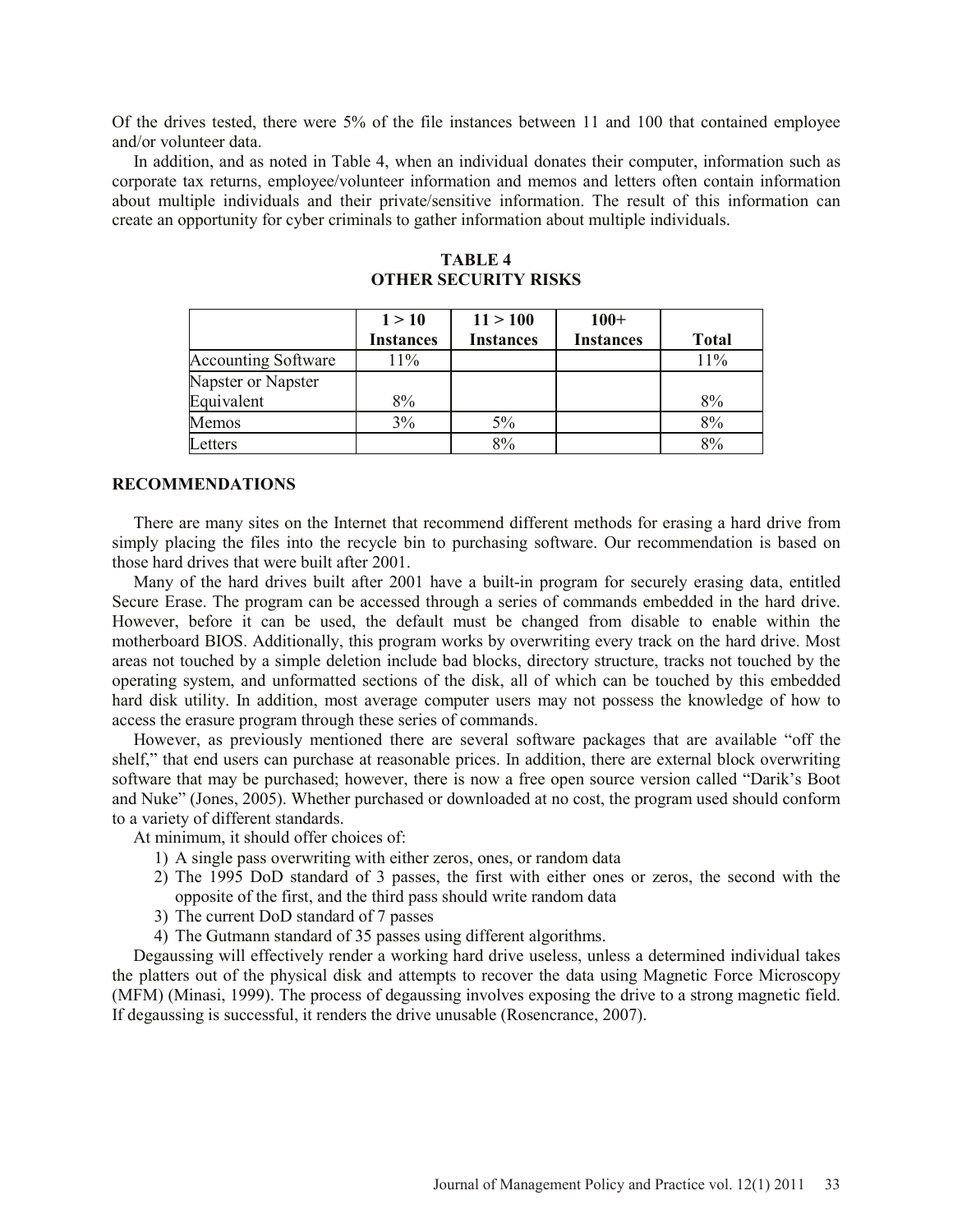## **CONCLUSION**

In today's age of identity theft, data left on donated hard drives can lead to devastating results. As indicated in this paper, some methods of data elimination may also prove inadequate. Whichever method is chosen either software wiping or physical destruction, individuals must take "reasonable measures" to safeguard their personal data. Although thoroughly sanitizing or destroying a hard drives takes some effort, the potential costs associated with compromised data make it an important task.

## **REFERENCES**

Fitzgerald, T. J. (2005). Deleted but Not Gone. *The New York*, November 2005. Retrieved on August 31, 2009 from http://www.nytimes.com.

Foley, L., Gordon, S., Barney, K., Rice, K., and Nelson, C. (2006) Identity Theft: The Aftermath 2006, *Identity Theft Resource Center*: San Diego, CA.

Garfinkel, S.L. & Shelat., A. (2003). Remembrance of Data Passed: A Study of Disk Sanitization Practices. *IEEE Security and Privacy*. 1, (1), 17-27.

Gordon, G., Rebovich, D., Choo, K., and Gordon, J., (2007) Identity Fraud Trends and Patterns: Build a Data-Based Foundation for Proactive Enforcement. *Center for Identity Management and Information Protection*: Utica, NY.

Gutmann, P. (2006). Secure Deletion of Data from Magnetic and Solid-State Memory. In Proceedings of the *6th USENIX Security Symposium*, San Jose, California, U.S.A.

Jones, A. & Valli, C. (2005). A UK and Austrailian Study of Hard Disk Disposal. *Edwin Cowan University School of Computer and Information Science Conference Proceedings*. 2005.

Jones, A. (2005). How Much Information Do Organizations Throw Away? *Computer Fraud and Security*. 5, (3), 4-9.

Kwon, Y.C., Lee, S. W., & Moon, S. (2006). Advances in information and computer security. *First International Workshop on Security*, IWSEC 2006, Kyoto, Japan.

Microsoft, Inc. (2007). WD 2000: How Word for Windows Uses Temporary Files. Retrieved on June 6, 2007 from <http://support.microsoft.com/kb/q211632/>.

Minasi, M. (1999). *The Complete PC Upgrade & Maintenance Guide, Tenth Edition*. San Francisco, CA: Sybex.

Rosencrance, L. (2007). Ebay Auction Yields Drive Holding Political Data. *Computer World*. Retrieved on October 4, 2007 from <http://www.computerworld.com>.

Schneier, B. (2005). Risks of Third Party Data. *Communications of the ACM*. 48, (5), 136.

TechWeb News. (2005). Seven in 10 Secondhand Hard Drives Still Have Data. *Information Week*. Retrieved on December 4, 2007 from <http://www.informationweek.com/story/showArticle.jhtml?articleID=163702381>

United States Defense Security Service. (2006). *National Industrial Security Program Operating Manual (NIPSOM)*. Washington: GPO.